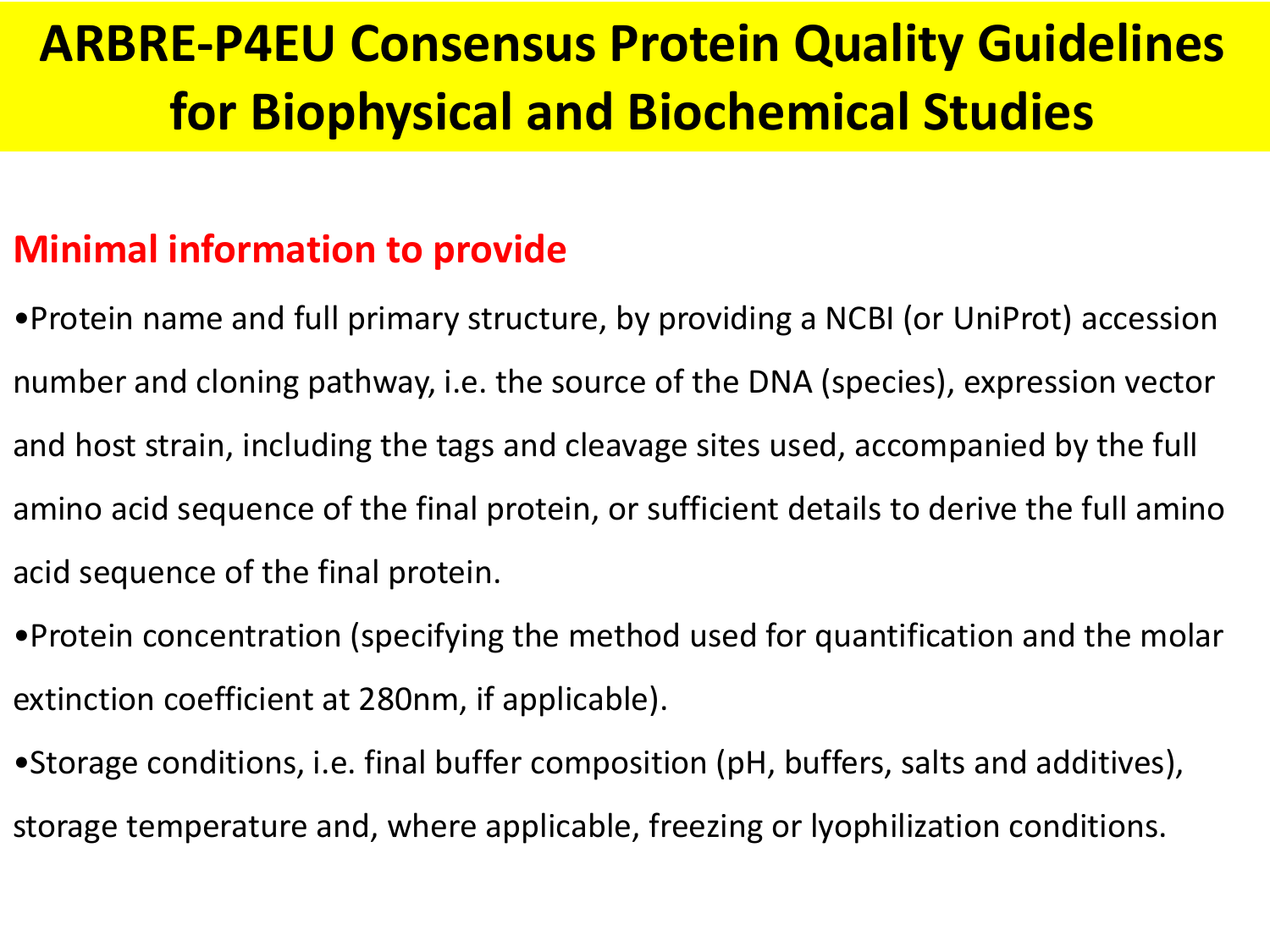# **Minimal quality control parameters**

- •**Purity**: checked by SDS-PAGE, Capillary Electrophoresis (CE) or Reversed-Phase-HPLC (RP-HPLC).
- •**Homogeneity** (aggregation state): checked preferably by Size Exclusion Chromatography (SEC) and/or Dynamic Light Scattering (DLS) or by Size Exclusion Chromatography in combination with Multi Angle Light Scattering (SEC-MALS), Field Flow Fractionation (FFF) or Field Flow Fractionation in combination with Multi Angle Light Scattering (FFF-MALS) or Analytical Ultracentrifugation (AUC).
- •**Identity**: checked preferably by intact protein mass or by peptide mass fingerprint or Edman sequencing.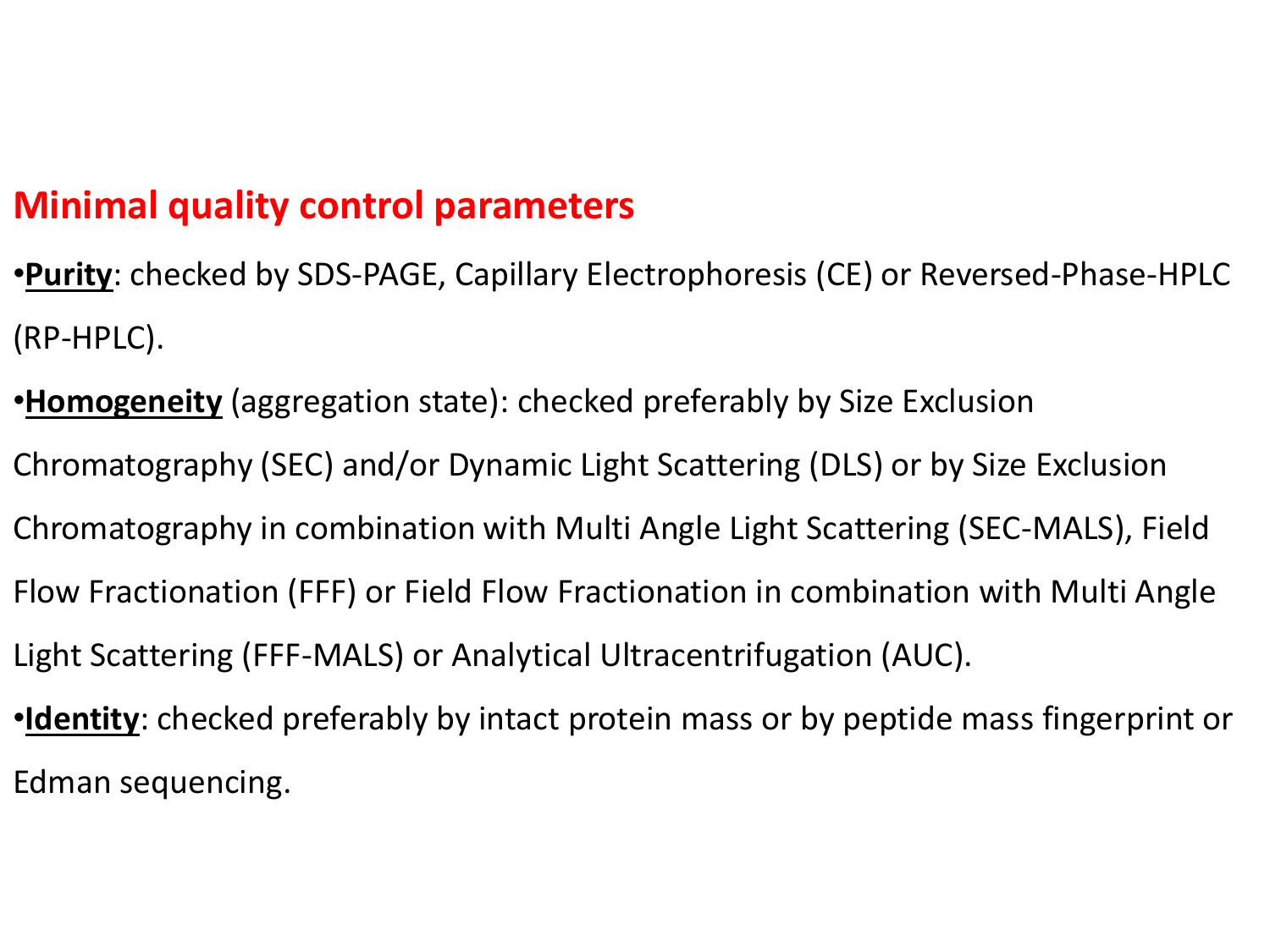# **Extended quality control parameters**

- Depending on the intended use and in addition to the methods listed above:
- •Nucleic acid content, checked by UV-Vis spectroscopy. **Mandatory if protein is to be**

## **used to study protein-nucleic acid binding.**

- •Conformational stability/folding state: Circular Dichroism (CD), Differential Scanning Calorimetry (DSC) or NMR.
- •Homogeneity: analytical Ion Exchange Chromatography (IEX), analytical Hydrophobic Interaction Chromatography (HIC) or Isoelectric Focusing (IEF).
- •Protein competent fraction, i.e. the relative amount of functionally active protein, measured as specific activity, by active site titration or other suitable methods
- •Optimization of storage conditions: long term stability, activity assay, thermal shift assay
- •Batch-to-batch consistency: use some of the methods listed above. **Mandatory if more than one batch is used**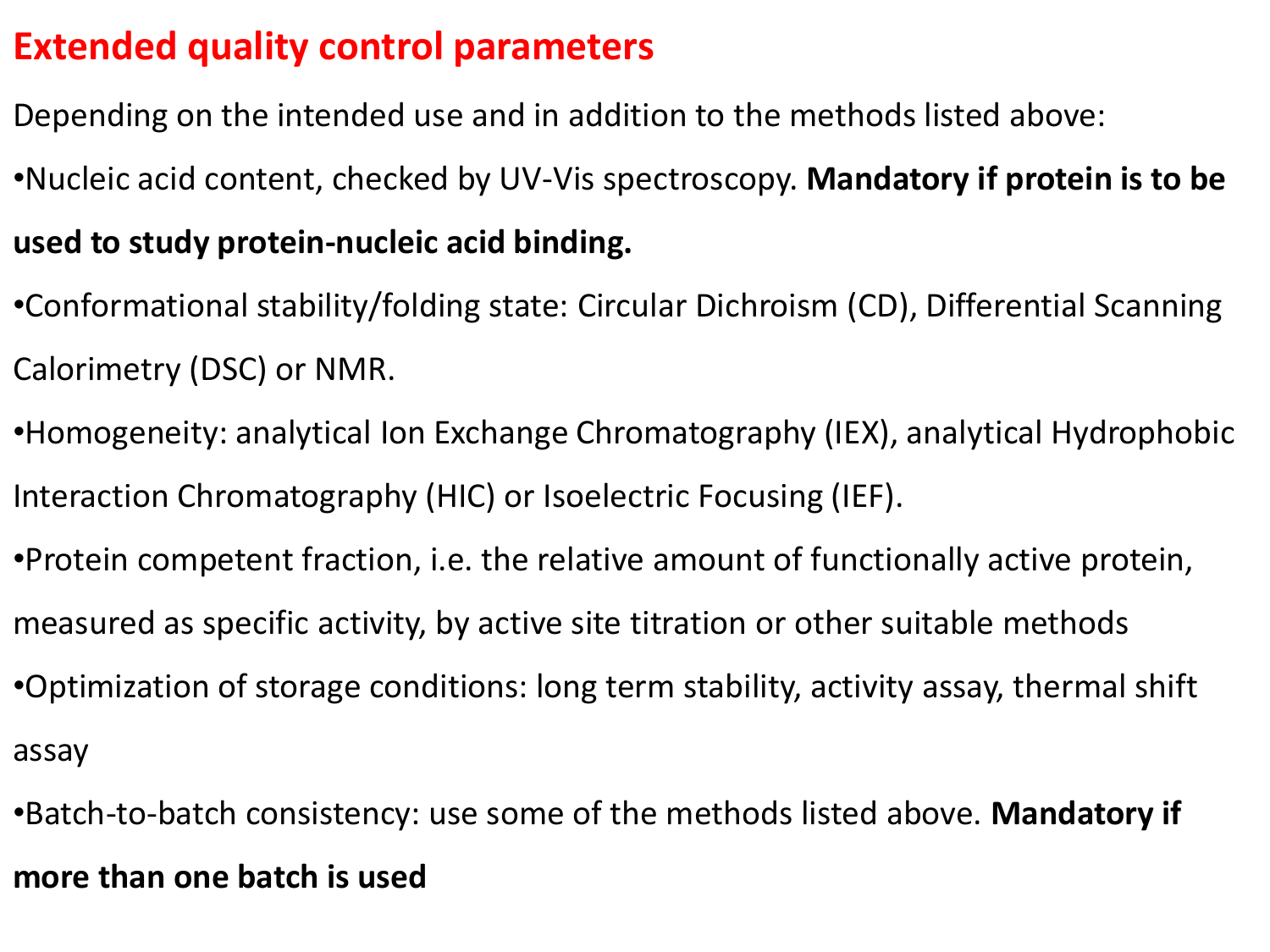### **Implementation of a standardized sample** quality control workflow

\* Required

#### **General information about the sample**

#### Date of quality control test \*

mm/dd/yyyy

#### Name of protein \*

If you want to keep the protein anonymous put a name not related to the real name of the protein

#### Protein DNA source organism \*

- ◯ Bacterial
- $\bigcirc$  Fungi
- $O$  Human
- $\bigcirc$  Insect
- $\bigcirc$  Mouse
- $O$  Phages
- $\bigcirc$  Plant
- $\bigcirc$  Viral
- $\bigcirc$  Yeast
- $\bigcirc$  Other:

#### Type of produced protein construct \*

- ◯ Soluble secreted
- Soluble cytoplasmic
- O Membrane protein whitout any trans-membrane domain
- $\bigcirc$  Membrane protein including part or all the trans-membrane domain
- $\bigcirc$  Other:

 $\pmb{\mathrm{v}}$ 

 $\pmb{\mathrm{v}}$ 

Did you or the sample provider measured a full UV spectrum (230nm to 340nm) as a simple quality test \*

Have you tested this protein previously? \*



tp://goo.gl/forms/aFS8CkH96s

ssword: qcprotein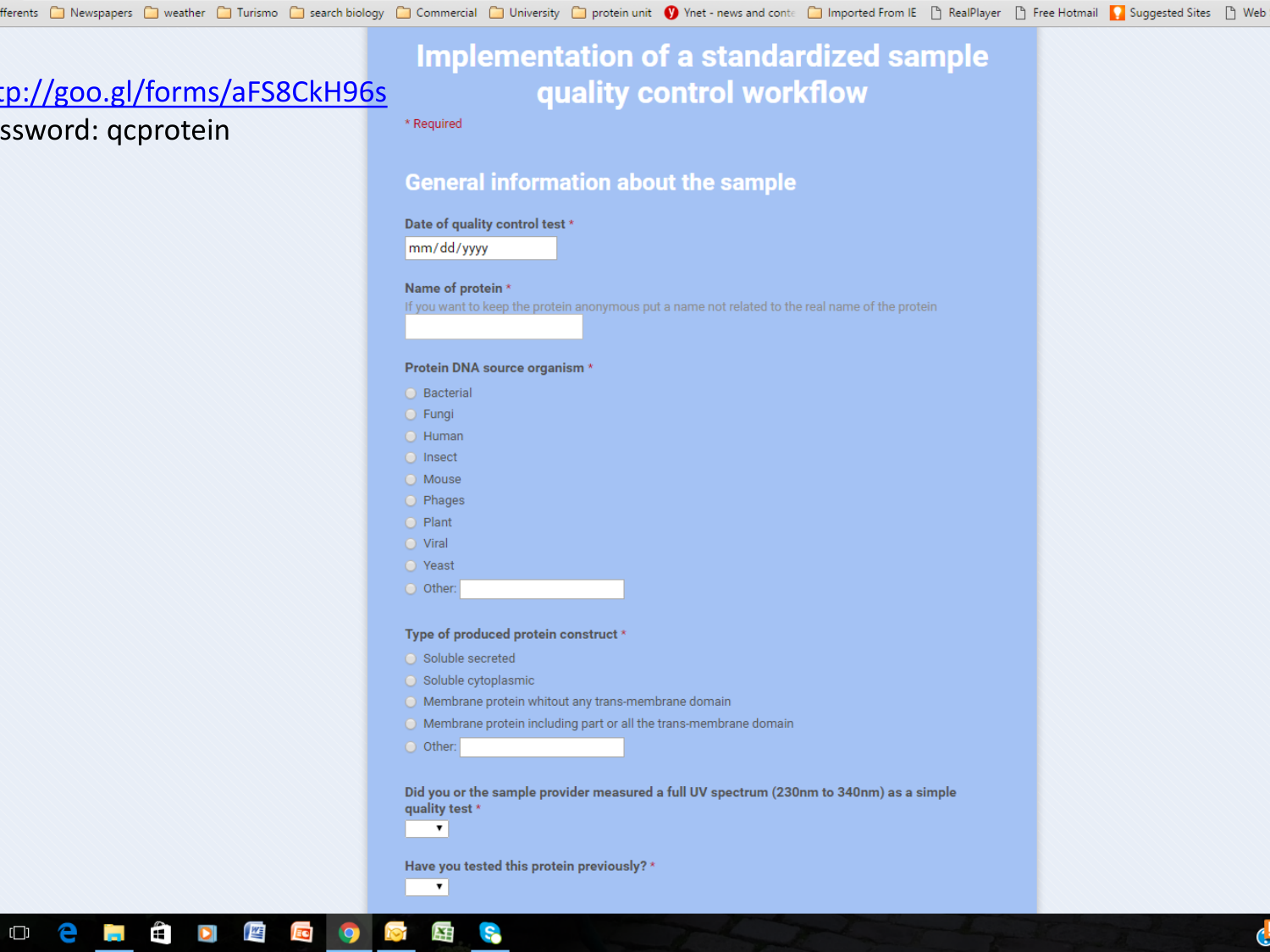

**The Trip Adviser guide to the protein science world: a proposal to improve the awareness concerning the quality of recombinant proteins**

Mario Lebendiker, Tsafi Danieli and Ario de Marco *BMC Research Notes 2014, 7:585 doi:10.1186/1756-0500-7-585*

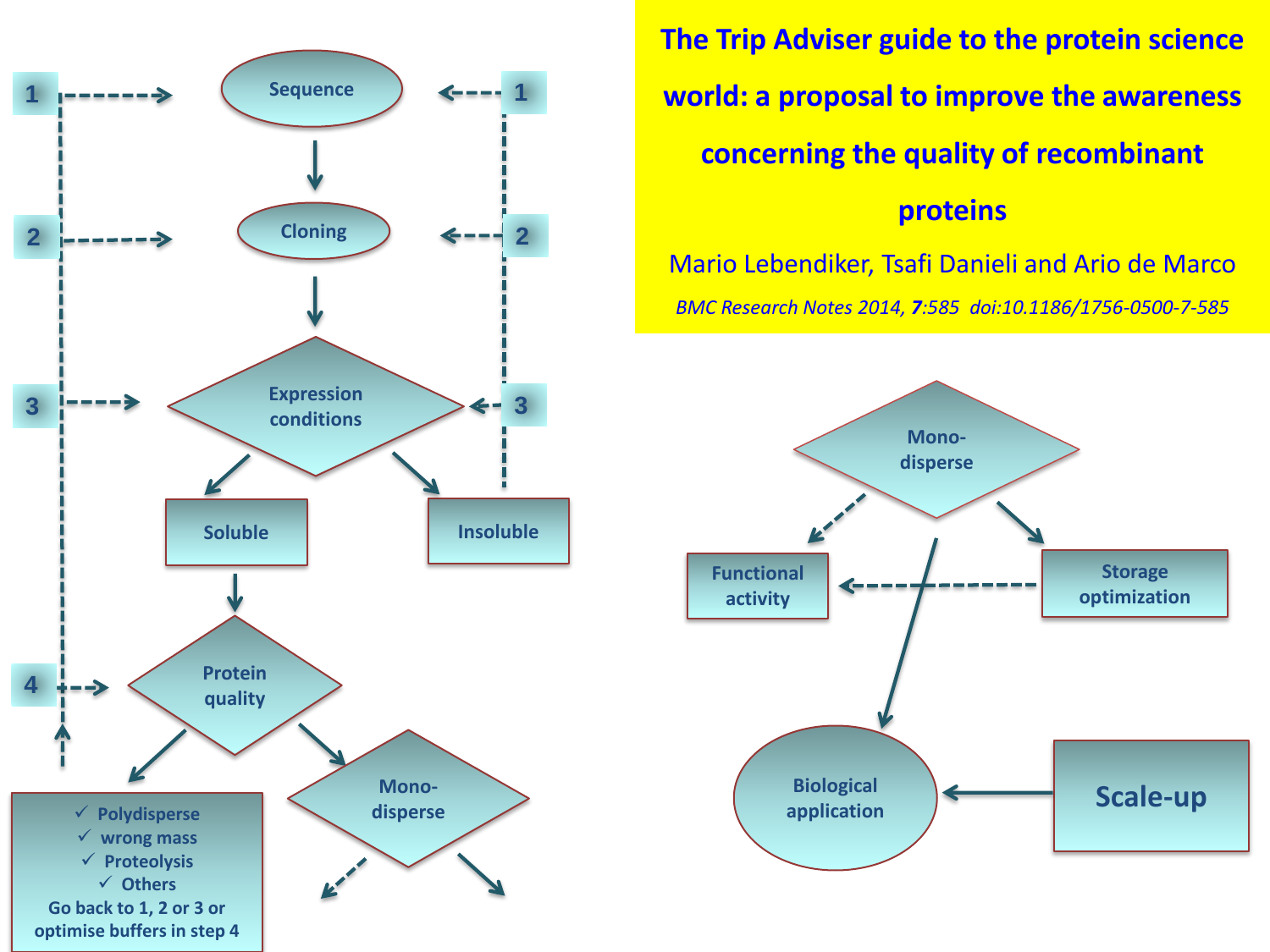### **The Trip Adviser guide to the protein science world: a proposal to improve the awareness**

### **concerning the quality of recombinant proteins**

Mario Lebendiker, Tsafi Danieli and Ario de Marco *BMC Research Notes 2014, 7:585*

#### **1. Sequence:**

- A. Gene ID from a known database ( PubMed tools, etc.)
- B. Domain determination of the specific gene ID, (i.e. aa 48-330 from Id xxx)
- C. Specific elements (Signal peptide, Trans-membrane, cellular localization, specific protease sites, etc. )
- D. Fusion tags (Full seq. + Ref.)
- E. Protease sites for tag removal (Full seq. +ref. of )
- F. Full translated region, DNA and AA seq.

### **2. Cloning**

- A. Vector name either commercial or from known database (such as link to AddGene). Should include: Full seq of the vector, annotated map with resistance, ori, cloning methodology, etc
- B. Cloning method (ligation, recombination, etc.)
- C. DNA region into which the sequence described is inserted
- D. Bacterial strain used for storage and propagation (commercial maker, genotype, cat. Number, or database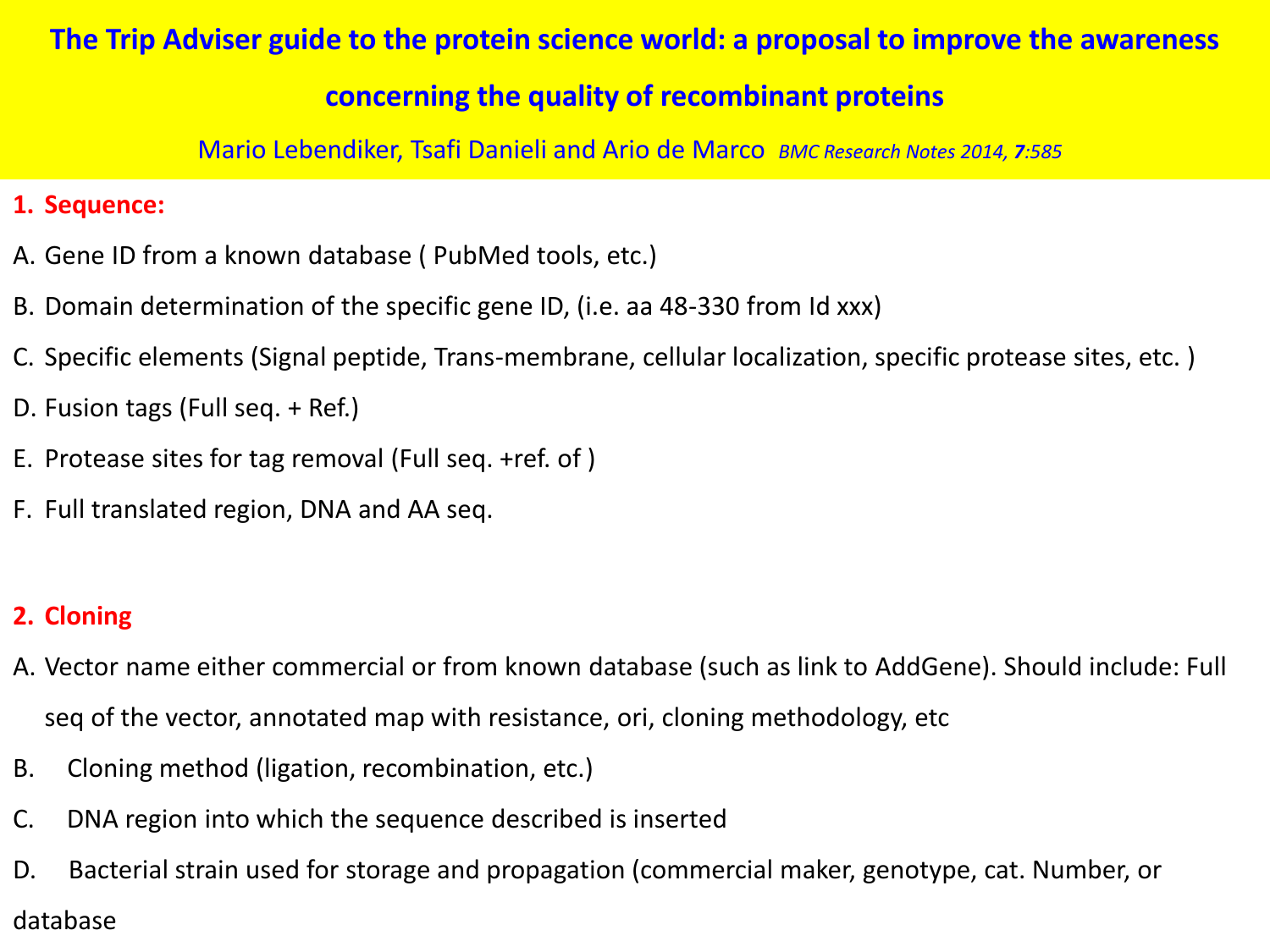#### **3. Expression conditions**

- A. Expression system (Host specification such as: bacterial genotype, cell line, cat. Number, and link to database)
- B. Growth & induction conditions: temperature, media & supplements [maker & cat numbers], if shaking : rpm, oxygenation (?),inducer, time, quantity
- C. Instrumentation used (Bioreactors, shakers, flasks, etc)

#### **4. Soluble / Insoluble**

- A. Cell lysis :buffers & lysis procedure
- B. Low scale purification (resin, buffers, yield )
- C. PAGE-SDS analysis: method (sup vs. pellet,and/ or affinity binding: analyzed on Coomasie and/or Western)

### **5. Scale-up and storage conditions**

- A. Initial growth volume + (OD, cell mass etc.)
- B. Lysis conditions: buffers, additives, lysis methodology, clarification procedure used
- C. Chromatography: Resin supplier, column volume, buffers use, loading, wash and elution conditions. Which criteria was used to select fractions
- D. Description of next chromatographic steps as before
- E. Final storage: protein concentration method use, storage buffer , storage conditions. Final yield
- F. Quality control: PAGE-SDS analysis , analytical SEC , protein quantification method, etc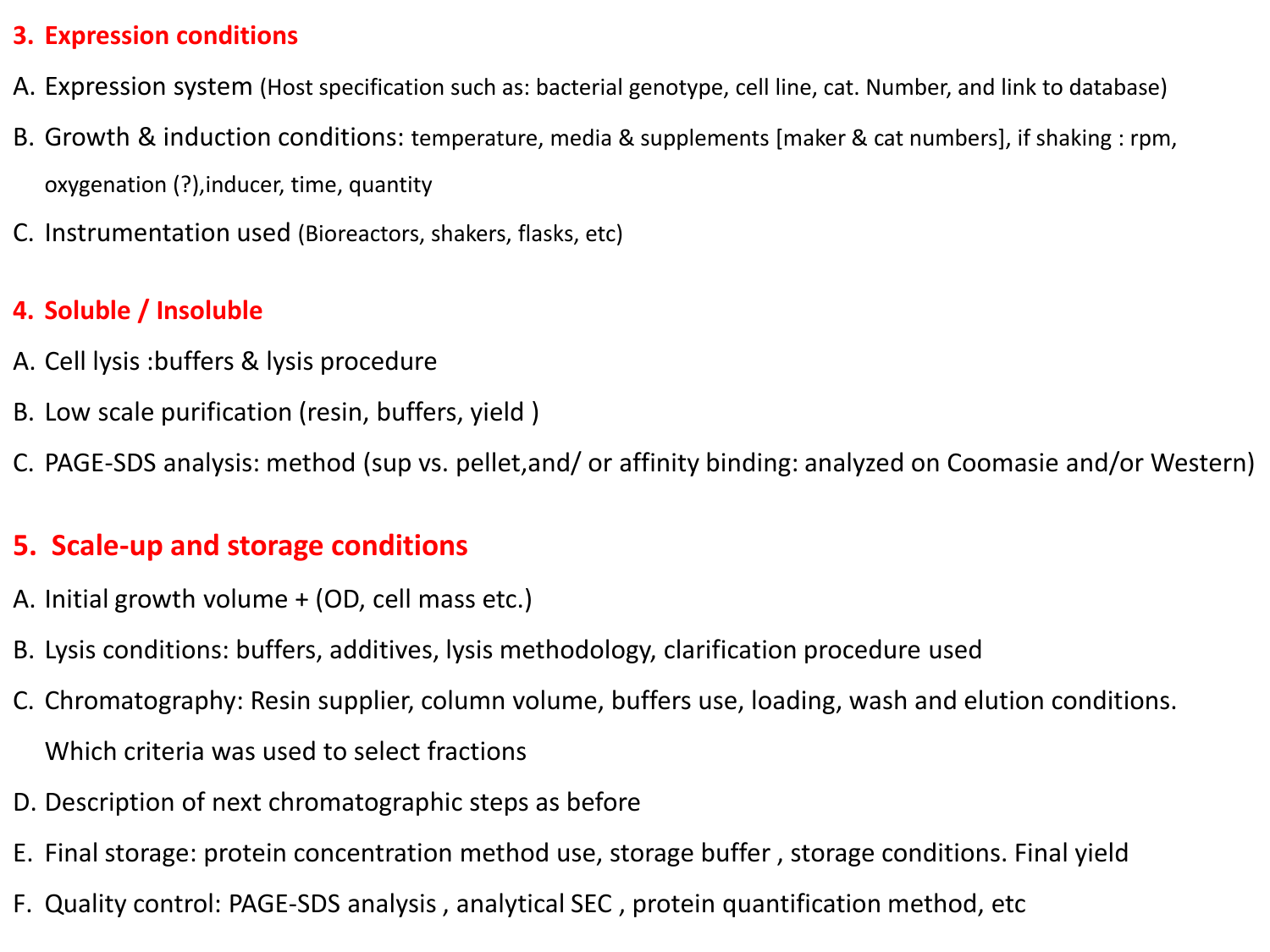#### **The Trip Adviser guide to the protein science world: a proposal to improve the awareness**

### **concerning the quality of recombinant proteins**

Mario Lebendiker, Tsafi Danieli and Ario de Marco *BMC Research Notes 2014, 7:585*

#### **5. Protein quality:**

#### *Basic requirements for evaluating protein quality*

- A. PAGE-SDS (coomassie and/or Western blot) provides multiple information regarding the quality of the protein such as the presence of degradation products as well as the absence of protein contamination
- B. Analytical size exclusion chromatography (SEC) provides information regarding the correct oligomeric structure of the protein and the absence of soluble aggregates that can cause non-specific results in downstream experiments.
- C. Identity (checked by mass finger print, intact protein mass, Edman). *For laboratories without accessibility for these procedures, nucleic acid sequence during cloning plus PAGE-SDS western blot after purification could be a possible alternative.*

#### *Additional information for evaluating protein quality*

- C. Protein quantification: procedure used
- D. Functional activity: short description of the assay and results
- E. Others: CD, OD spectrum, MS, analytical ion exchange (IEX) , Reverse phase chromatography (RPC), DLS, SLS, SEC-MALS, etc